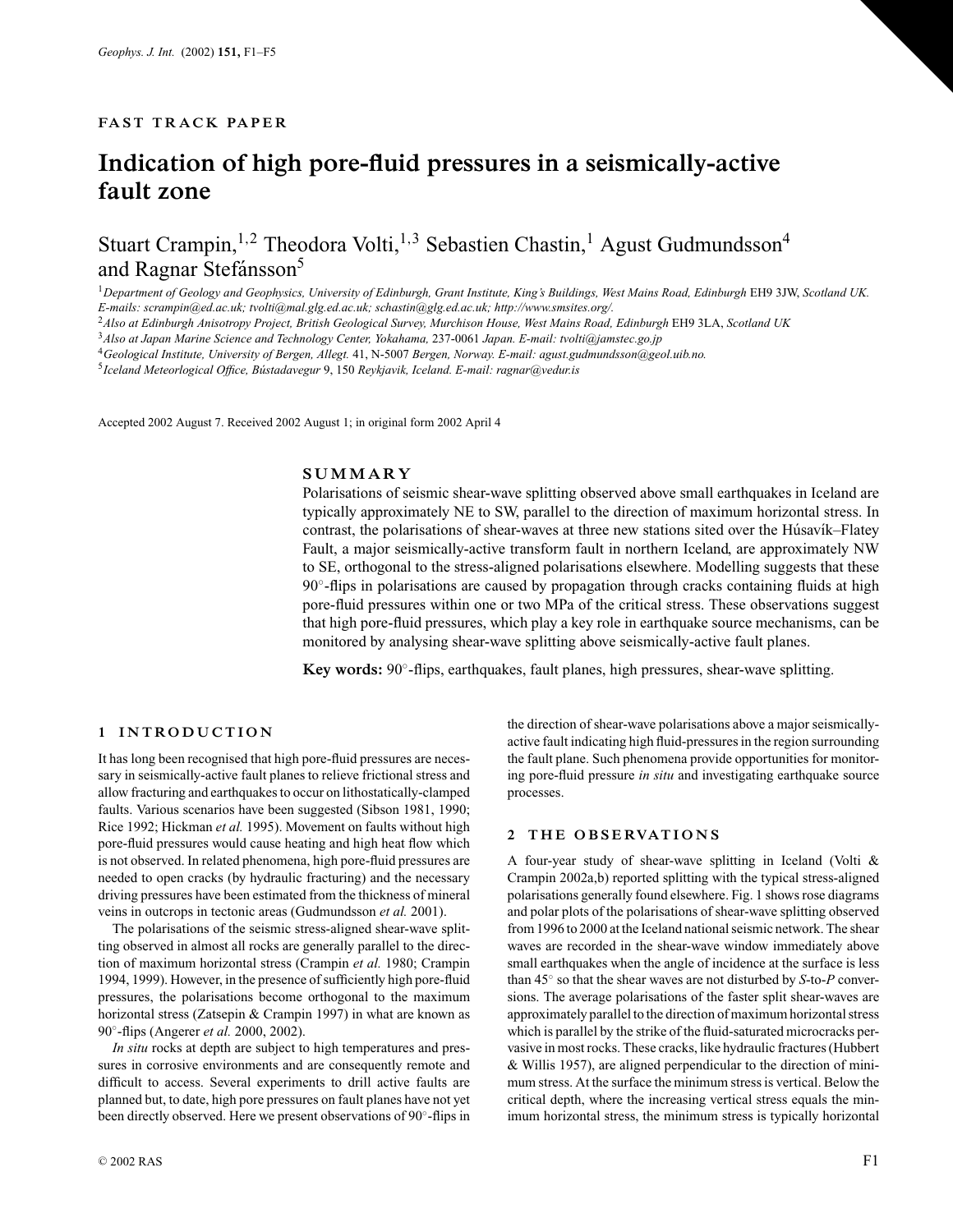



**Figure 1.** Normalised equal-area rose diagrams and equal-area polar plots (out to 45◦) of the polarisations of the faster split shear-waves observed above small earthquakes at the national network of seismic stations (red triangles) in Iceland in years 1996 to 2000. Glaciers and ice caps shown in white.

so that the microcracks, like hydraulic fractures, tend to be aligned vertically, striking parallel to the maximum horizontal stress.

Iceland is on an offset of the Mid-Atlantic Ridge and the two regions of high seismicity are the South Iceland Seismic Zone in South–West Iceland and the Tjörnes Fracture Zone in North-Central Iceland. The shear-wave polarisations in SW Iceland average NE– SW, whereas in the north, the polarisations average NNE–SSW, presumably reflecting regional differences in plate geometry and tectonic stress.

Fig. 2 shows an enlargement of the box in Fig. 1 for the Tjörnes Fracture Zone. The seismicity outlines the Húsavík–Flatey Fault to the south and the Grímsey Lineament to the north. The earthquakes NW of the Húsavík–Flatey Fault are at the southern end of the Kolbeinsey Ridge on the Mid-Atlantic Ridge. The three new seismic stations, BRE, FLA, and HED, immediately over the Húsavík– Flatey Fault, were installed (January 2001) specifically to search for 90<sup>°</sup>-flips, as part of the EC funded SMSITES Stress-Monitoring Site Project (Crampin 2001; Crampin *et al.* 2000).

The green petals of the rose diagrams are same shear-wave polarisations for the years 1996 to 2000 as in Fig. 1. The red petals are the polarizations for earthquakes during 2001. The 2001 (red) petals at Stations HLA, REN, and GRI have essentially the same distribution of polarisations as in Fig. 1 suggesting similar crack distributions. The red polarisations at Stations SIG and LEI are based on too few earthquakes to be significant. The most notable feature is that the polarisations at the new stations, BRE, FLA, and HED, are approximately orthogonal to the green petals and show the expected 90 $^{\circ}$ -flips.

Figure 2. Rose diagrams and polar plots for the Tjörnes Fracture Zone outlined in Fig. 1. Green petals are polarisations for earthquakes in years 1996 to 2000, and red petals are polarisations in 2001 (with different normalisation values). Note green and red rose diagrams have different normalisations. Earthquake locations are shown for 2000 and 2001.

#### **3 THEORETICAL MODELLING**

Shear-waves propagating towards the surface typically split into two nearly orthogonal polarisations with the average orientation of the faster wave approximately parallel to the direction of maximum horizontal stress. Such shear-wave splitting (seismic birefringence) is caused by propagation through the stress-aligned fluid-saturated microcracks that pervade most rocks in the crust (Crampin 1994, 1999). The evolution of distributions of fluid-saturated cracks with changing stress can be modelled by anisotropic poro-elasticity (APE) (Zatsepin & Crampin 1997; Crampin & Zatsepin 1997), where the driving mechanism for alignment (deformation) is fluid flow or dispersion along pressure gradients between neighbouring grainboundary cracks and low aspect-ratio pores at different orientations to the stress field.

Numerical modelling with APE shows that the polarisations of the faster split shear-waves, propagating in ray path directions approximately parallel to thin parallel vertical cracks, are parallel to the crack plane when the cracks are filled with fluids at low porefluid pressures. That is they are polarised parallel to the direction of maximum horizontal stress as observed in Fig. 1.

Fig. 3 uses APE modelling to show the effects of increasing pore pressure,  $p_f$ , on shear-wave velocity anisotropy for five different stress distributions. The axes of stress of minimum horizontal, maximum horizontal, and vertical differential stress, are, respectively:  $s_h = 0$ ;  $s_{Hi} = 12$ , 14, 16, 18, 20 MPa for  $i = 1$  to 5; and  $s_V = 20$  MPa. Percentages of shear-wave velocity anisotropy  $[(V_{\text{max}} - V_{\text{min}})]$  $V_{\text{max}} \times 100$ ] are shown for a range of differential pore-fluid pressures from  $p_f = 10$  MPa to  $p_f = s_{Hi}$  for each of the different horizontal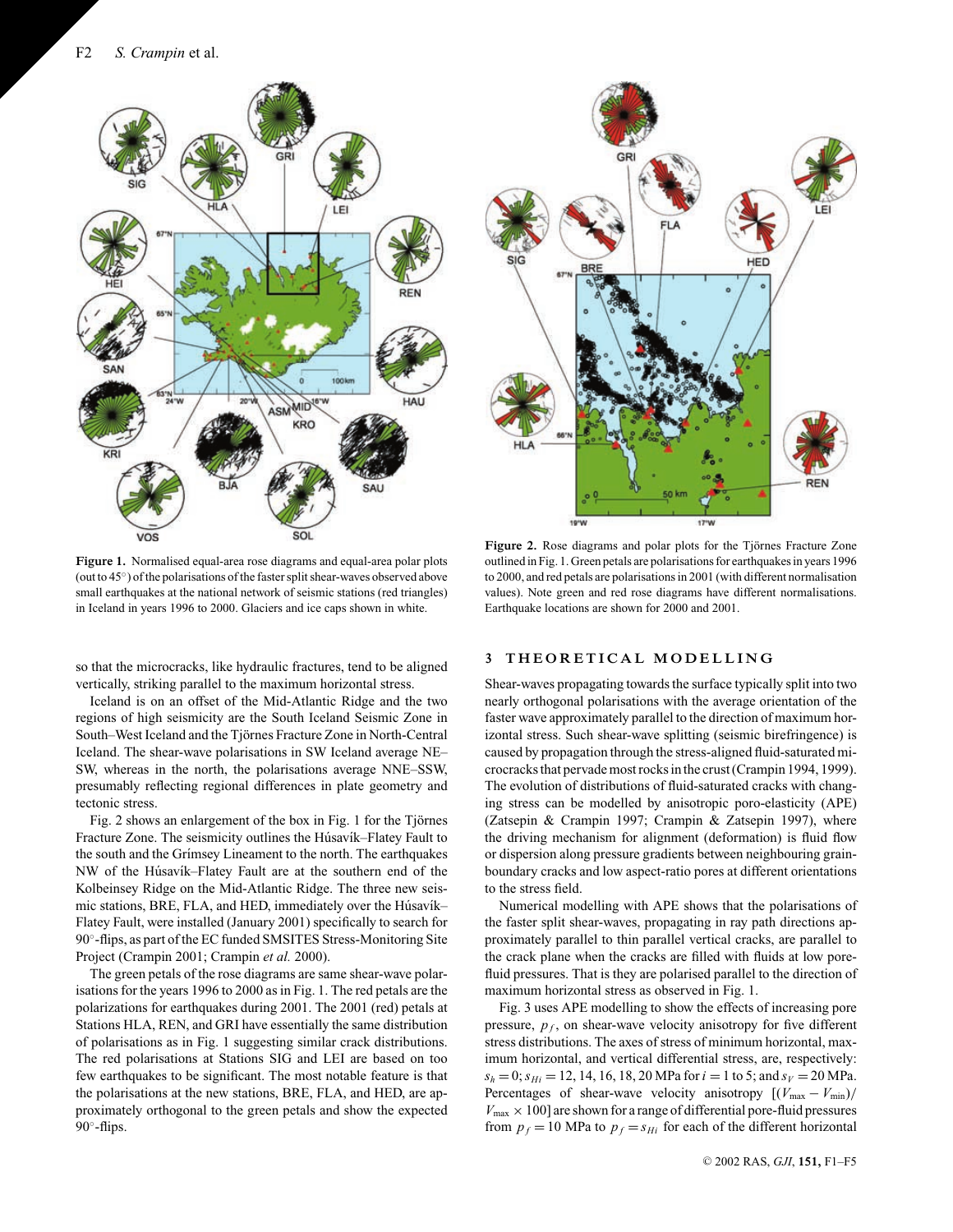

**Figure 3.** Variation of shear-wave velocity anisotropy with increasing porefluid pressure for five different sets of principal axes of stress showing 90<sup>°</sup>flips in polarization as anisotropy becomes negative for pore-fluid pressures close to  $s_H$ . The inset shows the five different principal axes of differential stress,  $s_h$ ,  $s_H$ , and  $s_V$ .

axes of stress. For low values of  $p_f$ , the faster split shear-wave is polarised parallel to  $s_H$ , but for values of  $p_f$  within 1 or 2 MPa of  $s_H$ , the anisotropy changes sign. The change of sign means that the faster split shear-wave (previously parallel to  $s_H$ ) does a 90<sup>°</sup>-flip and becomes the slower wave (parallel to  $s<sub>h</sub>$ ). Such flips write easily recognisable signatures into the polarisations of three-component seismograms.

Note that Fig. 3 shows the shear-wave velocity anisotropy for specific values of pore-fluid pressure for local variations in  $p_f$ . The curves do not represent the evolution of crack geometry over a large range of changing  $p_f$  over a long period of time as non-elastic

physical processes such as healing and hydraulic fracturing will disturb the modelled effects.

Thus the five curves in the figure end as pore pressure reaches the maximum horizontal stress for the particular set of principal axes of stress. This is the value when fracture criticality is reached at the percolation threshold when hydraulic fracturing and earthquakes occur (Crampin 1994, 1999; Zatsepin & Crampin 1997; Crampin & Zatsepin 1997). Note that initial crack densities and aspect ratios are chosen so that the maximum aspect ratio is well below levels of fracture criticality when fracturing occurs. In order to give some understanding of the cause of 90°-flips, Fig. 4 shows polar maps illustrating the properties of three-dimensional crack distributions for the two points A and B on Curve 3 in Fig. 3. The three diagrams are equal-area polar plots of (from the left) contours of relative aspect ratios, horizontal projections of the polarisations of the faster split shear-wave, and contoured plots of the time-delays between the split shear-waves. The diagrams show stress-parallel alignments in A, where crack distributions have symmetry close to transverse isotropy where the direction of minimum horizontal stress is approximately an axis of cylindrical symmetry. The high pore-fluid pressures in B, have reorganised the crack distributions and there is more pronounced orthorhombic symmetry. As a result, for nearly vertical propagation in the centre of the plots, there are 90°-flips. Fig. 4 has been calculated with APE (Zatsepin & Crampin 1997; Crampin & Zatsepin 1997), and plotted with ANISEIS (Taylor 2000).

#### **4 DETAILED INTERPRETATION OF OBSERVATIONS**

Station FLA is on the small island of Flatey, approximately 1 km north of the centre line of the Húsavík–Flatey Fault. BRE is onshore some 4 km to the south of FLA and allows us to estimate the extent of high pressures around the fault. Since BRE is not immediately above the Húsavík–Flatey Fault, yet shows uniform  $90^\circ$ -flips for ray paths from all earthquakes around the fault, this suggests that high porefluid pressures are pervasive around the fault plane. In particular, high pressures do not appear to be restricted to the immediate fault



**Figure 4.** Properties of crack distributions at points A and B on Curve 3 in Fig. 3. Diagrams are equal-area polar diagrams (out to 90◦) about the vertical, with principal axes of differential stress,  $s_h$ ,  $s_H$ ,  $s_V$ , oriented parallel X, Y, Z, respectively. Left—contours of distributions of relative aspect ratios (referred to crack-normals) where the zero contour is closed cracks, with section to the left; Middle—horizontal projections of the polarisation of faster split shear-wave at the free surface; Right—contoured time-delays between the split shear-waves in ms km−1, with section to the left. The inner circles are shear-wave windows at ∼35° for a uniform half-space where  $V_P/V_S = 1.732$ .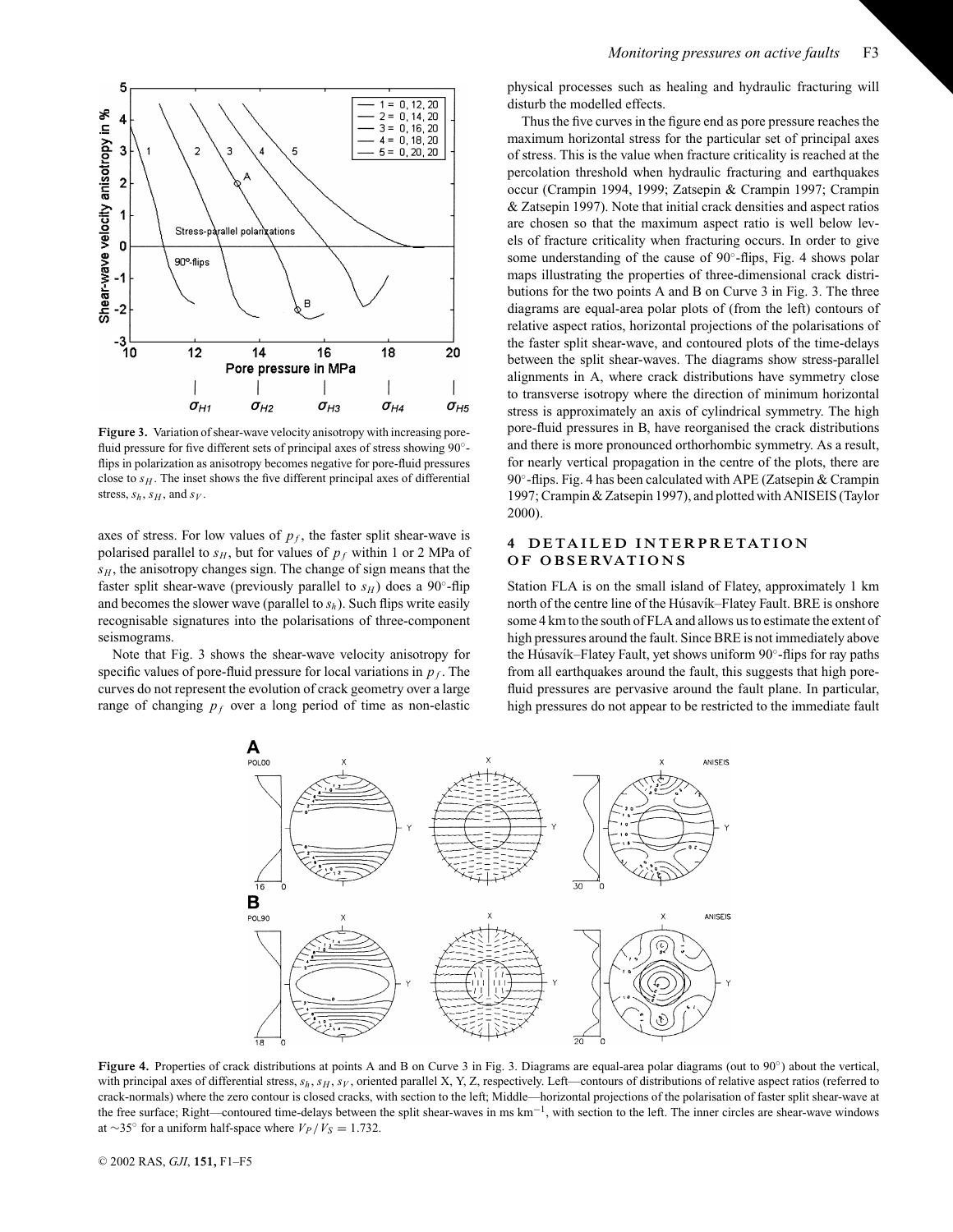break but occur in a band at least 3 km either side of the fault and appear to extend beyond the immediate volume of fault gouge and breccia (the fault core). Note that station GRI is at least 10 km away from the Grímsey Lineament and does not show consistent  $90^\circ$ -flips. This puts a limit on the extent of high pore-fluid pressures on the Grímsey Lineament.

These results suggest that there are high pressures around the seismically-active Húsavík–Flatey Fault in a band several kilometres either side of the immediate fault-slip zone. These 90◦-flip results are in excellent agreement with the current understanding of fluid transport in major fault zones (Gudmundsson *et al.* 2001).

Comparing Figs 1 and 2, the only distinguishing feature of the 90◦ flips in Fig. 2 is that they are closely associated with the major HFF transform fault. Other observations of 90◦-flips above earthquakes were also near the major San Andreas (Liu *et al.* 1997; Peacock *et al.* 1988). Thus it appears that 90<sup>°</sup>-flips above earthquakes are only observed above major strike-slip faults which penetrate the whole crust and where high pore-fluid pressures may be expected to extend to close to the surface.

## **5 OT H E R O B S E RVAT I O N S O F 9 0** *◦***-FLIPS**

Recognised theoretically using APE (Zatsepin & Crampin 1997), 90<sup>°</sup>-flips were first identified in the field in an overpressurised hydrocarbon reservoir in the Caucasus (Crampin *et al.* 1996; Slater 1997). 90◦-flips were also observed by Angerer (Angerer *et al.* 2000, 2002), in a well-calibrated test of APE modelling. Angerer calculated (predicted with hindsight) the response of a reservoir to two CO2-injection pressures. One injection was at a high pressure which caused 90◦-flips in both modelled and observed polarisations. The match of model to observations in a fractured reservoir was excellent. The reason for this astonishing calculability is thought to be because fluid-saturated crack distributions in the crust are so closely spaced that they are critical systems with self-organised criticality verging on fracture criticality (Crampin 1999, 2000; Crampin & Chastin 2000) so that some measure of universality is present (Bruce & Wallace 1989). Previous case studies of 90◦-flips above small earthquakes are few (Liu et al. 1997; Miller & Savage 2001; Peacock *et al.* 1988, although 90<sup>°</sup>-flips had not been recognised in 1988) and do not have the consistency and reliability of the observations in Fig. 2.

A reviewer commented that 90◦-flips could also be caused by small variations in the polarisations of the initial radiated shearwaves as in Rümpker & Sliver (1998), or by variations of foci and heterogeneous anisotropy. Although, as is common in geophysics, other sources of anomalies cannot be entirely excluded, we suggest in this case they can be rejected as the large number of observations in Fig. 1, which are not associated with major faults and do not show 90◦-flips despite comprehensive variations in foci and heterogeneous anisotropy.

#### **6 DISCUSSION**

The new stations, BRE, FLA, and HED, were sited above the Húsavík–Flatey Fault in expectation that 90°-flips might indicate increases of pore-fluid pressures precursory to larger earthquakes. In retrospect, since all crustal earthquakes involve fracturing and faulting, high pressures and 90◦-flips must be expected around even small earthquakes. If this is correct, why are 90°-flips so seldom observed?

Shear-wave splitting with stress-parallel polarisations is typically observed above small earthquakes on comparatively small fault planes surrounded by (presumably) comparatively small volumes of high pore-fluid pressure. Consequently, although 90◦-flips in polarisations are expected in the high pressures near the source itself, the remainder of the ray path, through lower-pressurised cracks, will have the conventional stress-parallel polarisations. Thus 90°-flips associated with high pressures will only be observed at the surface when substantial parts of the ray paths are in high-pressure zones. This is likely only near major strike-slip faults where the fault extends throughout the crust to the surface and high pressures can be expected close to the surface, as on the San Andreas Fault (where 90◦-flips are observed; Liu *et al.* 1997; Peacock *et al.* 1988) and the Húsavík–Flatey Fault in this paper. The 90°-flips observed by Miller & Savage (2001) were associated with a volcanic eruption, where again high pressures from feeder dykes would necessarily extend to the surface.

90°-flips in the high pressures near a source on a small fault will revert to stress-parallel polarisations as the wave leaves the highpressure zone and propagates through the lower pressures away from the fault. This means that the shear-wave splitting observed at the surface is a combination of 90°-flips and conventional stress-aligned polarisations in proportion to the ratio of high- to low-pressure segments of the ray path. Since every small earthquake modifies the stress field and modifies the distribution of high pore-fluid pressures, the scatter in shear-wave splitting time-delays (see, for example, Volti & Crampin 2002b) is expected because of the varying proportions of high- to low-pressure path segments.

In appropriate circumstances monitoring 90◦-flips on large faults could provide valuable information about the behaviour of high fluid pressures in earthquake source mechanisms, which have previously been inaccessible. The observations in this paper further confirm the compliance and stress-sensitivity of crustal rocks and the validity of APE-modelling.

#### **ACKNOWLEDGMENTS**

This work was partially supported by the European Commission funded SMSITES Project Contract EVR1-CT-1999-40002. We thank Sergei Zatsepin, Peter Leary, and Yuan Gao, and partners of the SMSITES Project for numerous fruitful discussions, and are grateful to David Taylor for the use of ANISEIS software.

#### **REFERENCES**

- Angerer, E., Crampin, S., Li, X.-Y. & Davis, T.L., 2000. Time-lapse seismic changes in a CO<sub>2</sub> injection process in a fractured reservoir, 70th Ann. Int. *SEG Mtg., Calgary, Expanded Abstracts,* **2,** 1532–1535.
- Angerer, E., Crampin, S., Li, X.-Y. & Davis, T.L., 2002. Processing, modelling, and predicting time-lapse effects of over-pressured fluid-injection in a fractured reservoir, *Geophys. J. Int.,* **149,** 267–280.
- Bruce, A. & Wallace, D., 1989. Critical point phenomena: universal physics at large length scale, in *The New Physics,* pp. 236–288, ed. Davis, P., Cambridge Univ. Press., Cambridge.
- Crampin, S., 1994. The fracture criticality of crustal rocks, *Geophys. J. Int.,* **118,** 428–438.
- Crampin, S., 1999. Calculable fluid-rock interactions, *J. Geol. Soc.,* **156,** 501–514.
- Crampin, S., 2000. Shear-wave splitting in a critical self-organized crust: the New Geophysics, *70th Ann. Int. SEG Mtg., Calgary, Expanded Abstracts,* **2,** 1544–1547.
- Crampin, S., 2001. Developing stress-monitoring sites using cross-hole seismology to stress-forecast the times and magnitudes of future earthquakes, *Tectonophysics,* **338,** 233–245.
- Crampin, S. & Chastin, S., 2000. Shear-wave splitting in a critical crust: II compliant, calculable, controllable fluid-rock interactions, in *Anisotropy 2000: Fractures Converted Waves and Case Studies, Proc. 9th Int.*